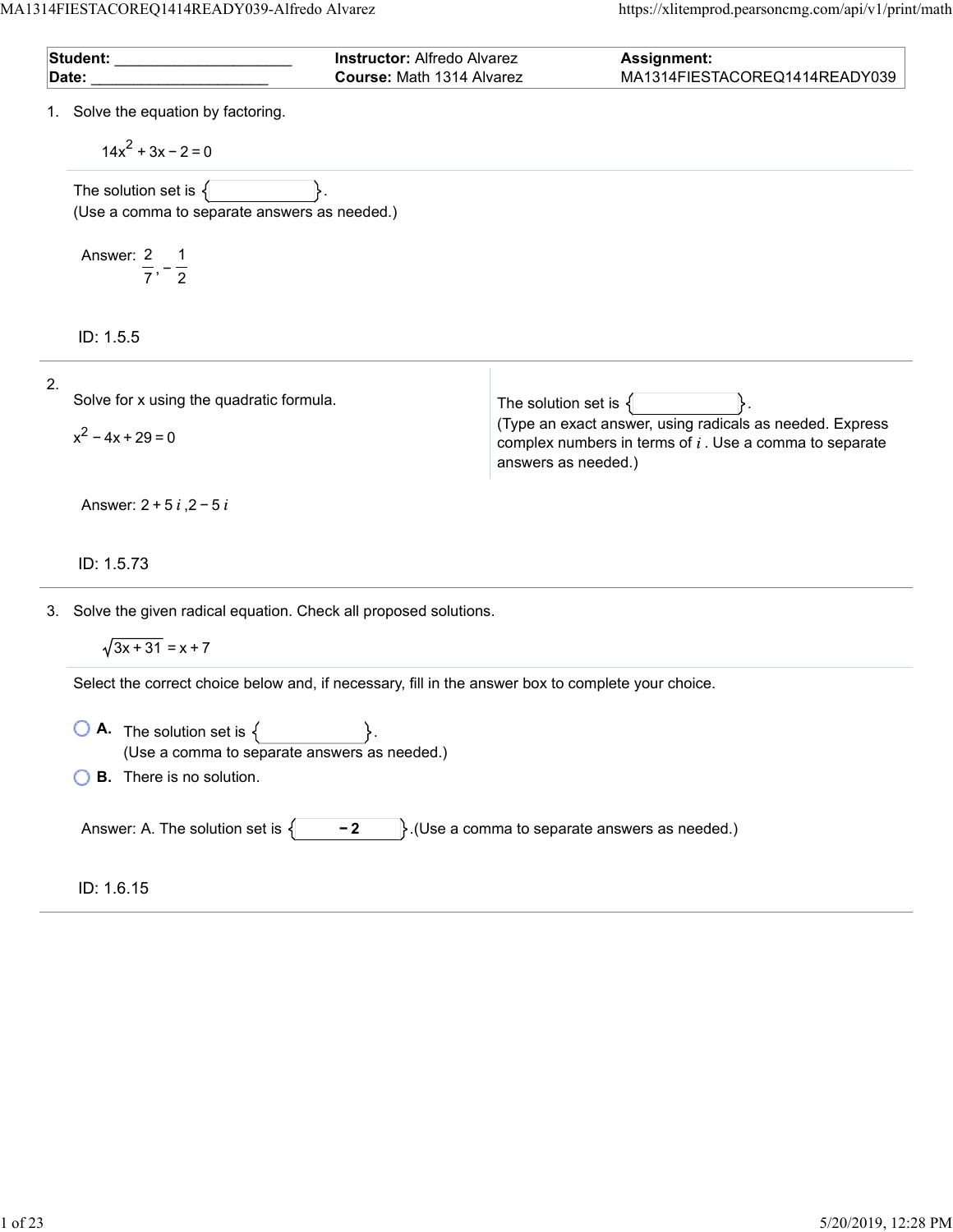$\frac{1}{5}$ 

X  $\overrightarrow{10}$ 

 $5-$ 

 $-5$ 



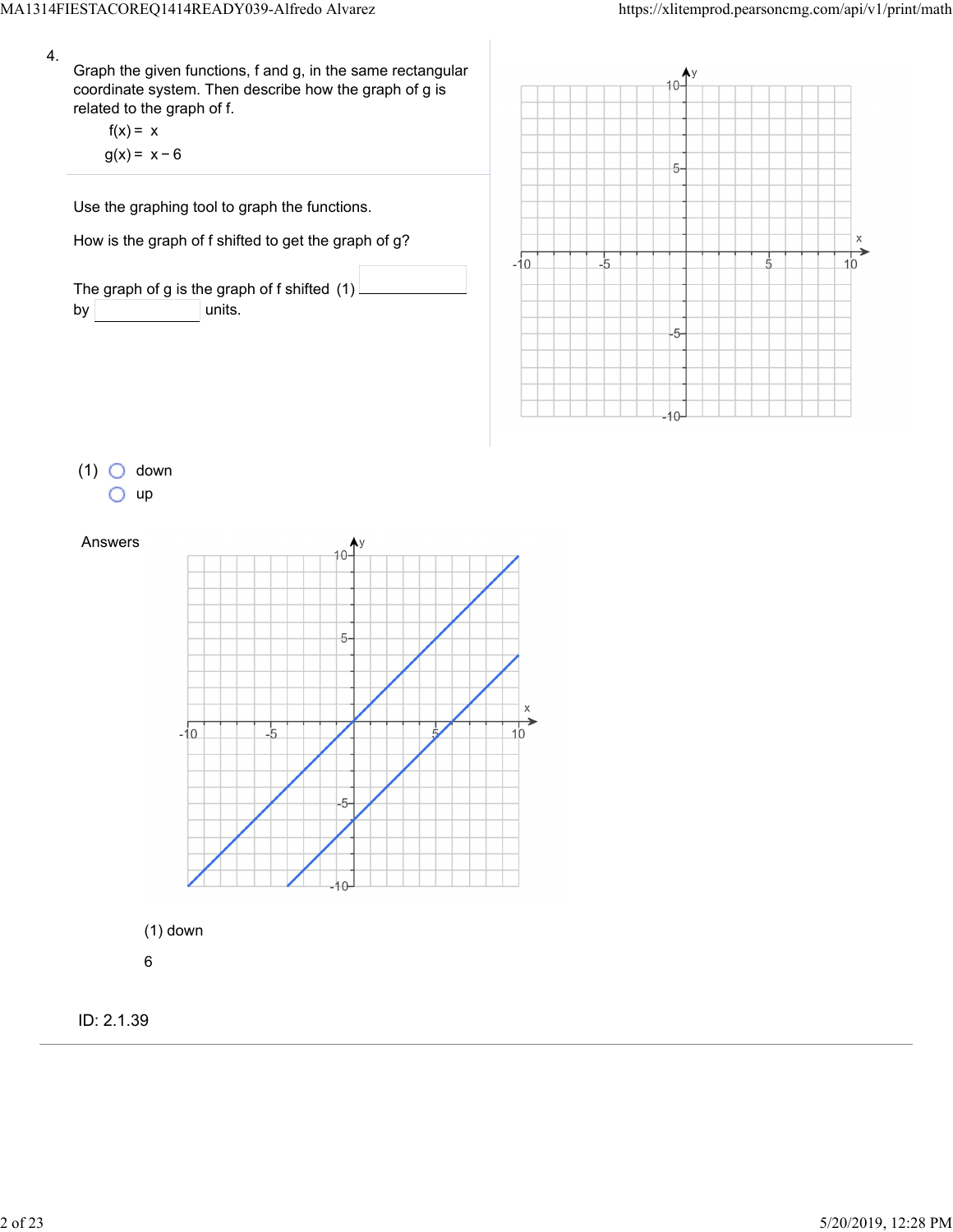- 5. Use the graph to determine
	- **(a)** open intervals on which the function is increasing, if any.
	- **(b)** open intervals on which the function is decreasing, if any.
	- **(c)** open intervals on which the function is constant, if any.



**(a)** Select the correct choice below and, if necessary, fill in the answer box to complete your choice.

- **A.** The function is increasing on the interval(s) . (Type your answer in interval notation. Use a comma to separate answers as needed.)
- **B.** The function is never increasing.
- **(b)** Select the correct choice below and, if necessary, fill in the answer box to complete your choice.
- **A.** The function is decreasing on the interval(s) . (Type your answer in interval notation. Use a comma to separate answers as needed.)
- **B.** The function is never decreasing.
- **(c)** Select the correct choice below and, if necessary, fill in the answer box to complete your choice.
- **A**. The function is constant on the interval(s) **A**. (Type your answer in interval notation. Use a comma to separate answers as needed.)
- **B.** The function is never constant.

Answers A. The function is increasing on the interval(s)  $|(-\infty, -2), (-1, 0)|$ . (Type your answer in interval notation. Use a comma to separate answers as needed.)

A. The function is decreasing on the interval(s)  $|(-2, -1)$ , (0, ∞).

(Type your answer in interval notation. Use a comma to separate answers as needed.)

B. The function is never constant.

ID: 2.2.9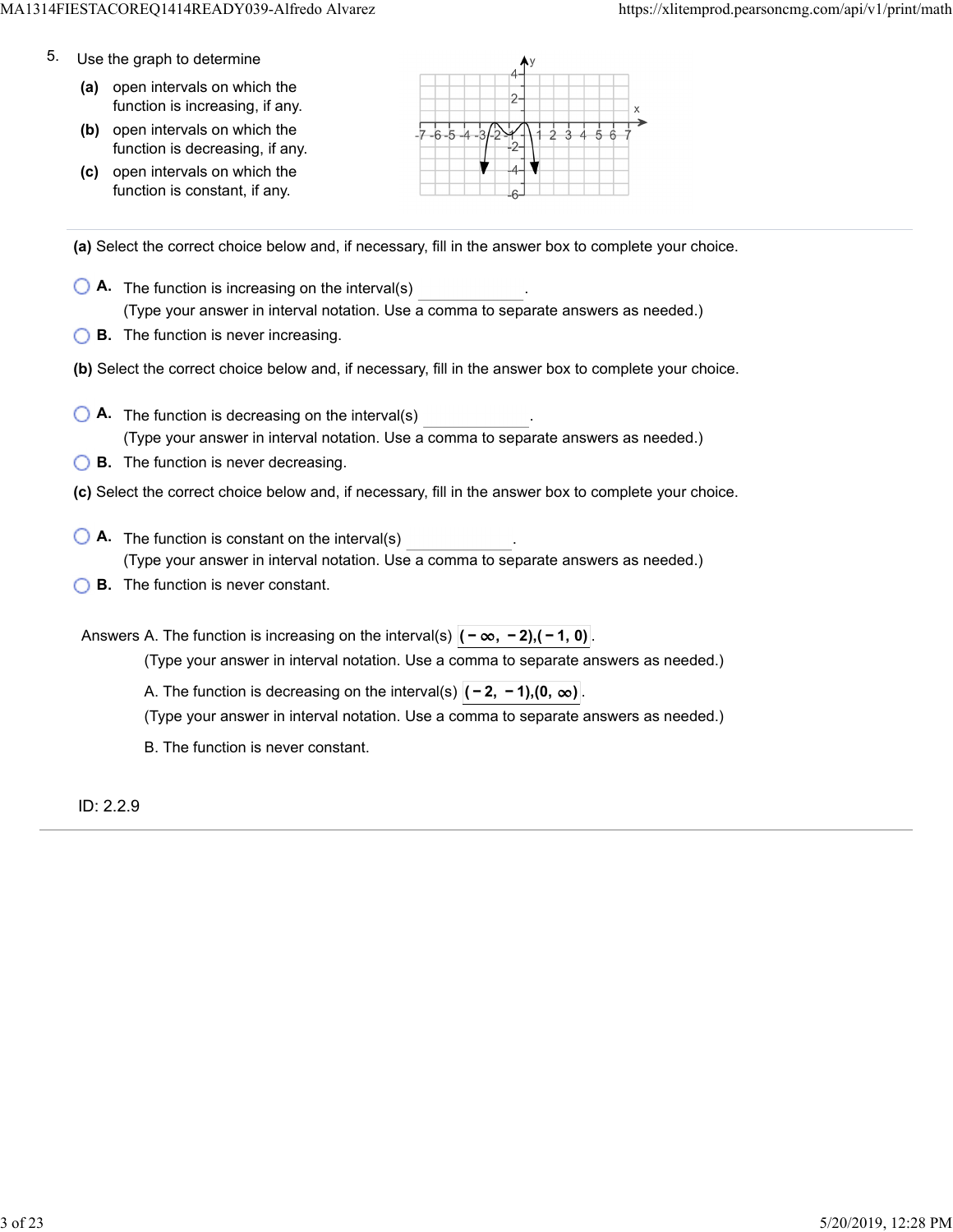| 6. | The graph and equation of the function f are given.<br>$f(x) = 2x^3 - 3x^2 - 12x + 5$<br>a. Use the graph to find any values at which f has a relative<br>maximum, and use the equation to calculate the relative<br>maximum for each value.<br>b. Use the graph to find any values at which f has a relative<br>minimum, and use the equation to calculate the relative<br>minimum for each value.<br>$[-5,5,1]$ by $[-18,18,2]$ |
|----|-----------------------------------------------------------------------------------------------------------------------------------------------------------------------------------------------------------------------------------------------------------------------------------------------------------------------------------------------------------------------------------------------------------------------------------|
|    | a. Select the correct choice below and, if necessary, fill in the answer boxes to complete your choice.                                                                                                                                                                                                                                                                                                                           |
|    | A. The function f has (a) relative maxima(maximum) at<br>and the relative<br>maxima(maximum) are(is)<br>(Use a comma to separate answers as needed.)                                                                                                                                                                                                                                                                              |
|    | <b>B.</b> The function f has no relative maxima.                                                                                                                                                                                                                                                                                                                                                                                  |
|    | b. Select the correct choice below and, if necessary, fill in the answer boxes to complete your choice.                                                                                                                                                                                                                                                                                                                           |
|    | A. The function f has (a) relative minima(minimum) at<br>and the relative<br>minima(minimum) are(is)<br>(Use a comma to separate answers as needed.)<br><b>B.</b> The function f has no relative minima.                                                                                                                                                                                                                          |
|    |                                                                                                                                                                                                                                                                                                                                                                                                                                   |
|    | Answers A.<br>The function f has (a) relative maxima(maximum) at<br>$-1$<br>and the relative maxima(maximum) are(is)<br>12<br>(Use a comma to separate answers as needed.)                                                                                                                                                                                                                                                        |
|    | А.                                                                                                                                                                                                                                                                                                                                                                                                                                |
|    | The function f has (a) relative minima(minimum) at<br>$\overline{2}$<br>and the relative minima(minimum) are(is)<br>$-15$<br>(Use a comma to separate answers as needed.)                                                                                                                                                                                                                                                         |
|    |                                                                                                                                                                                                                                                                                                                                                                                                                                   |
|    | ID: 2.2.15                                                                                                                                                                                                                                                                                                                                                                                                                        |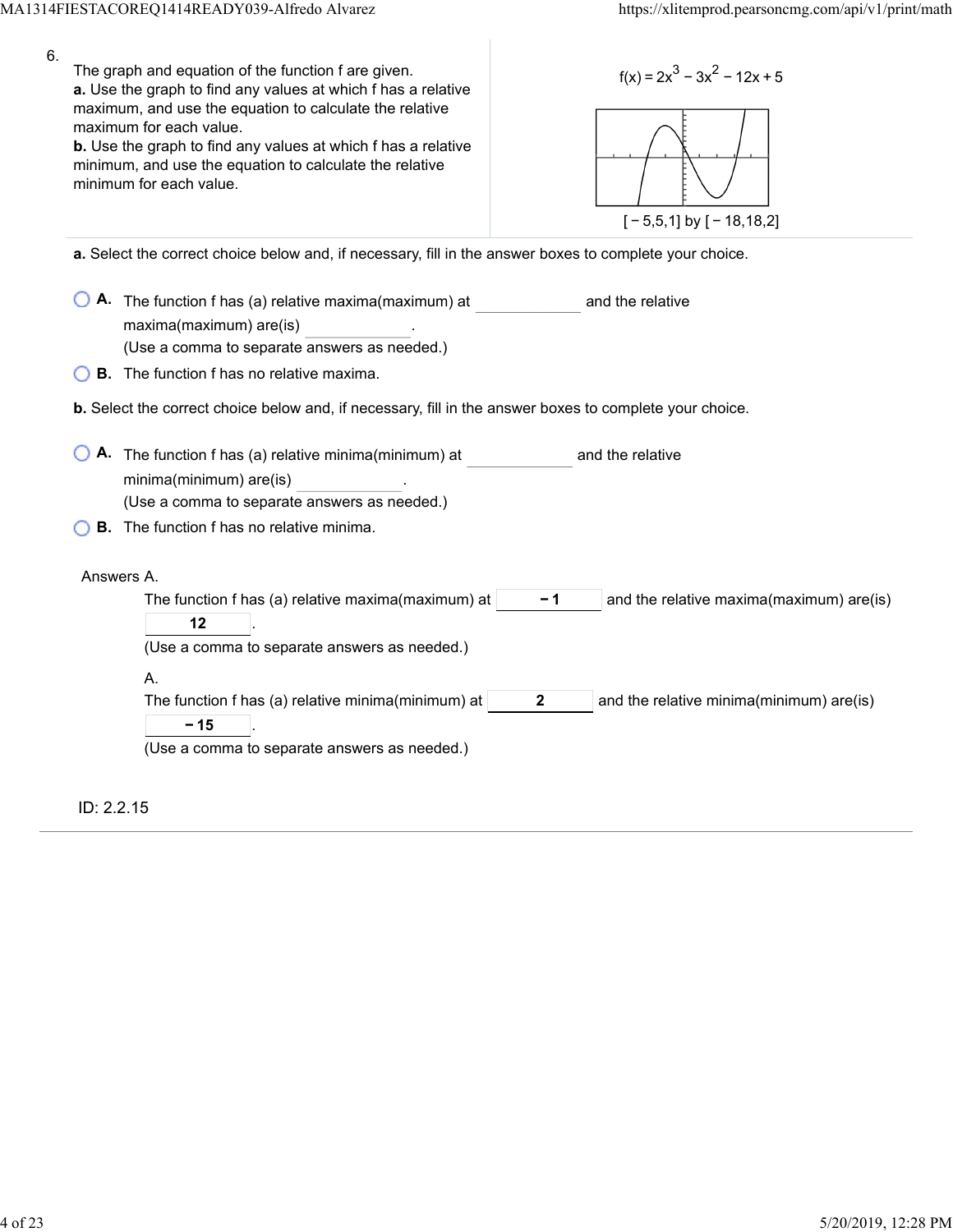### MA1314FIESTACOREQ1414READY039-Alfredo Alvarez https://xlitemprod.pearsoncmg.com/api/v1/print/math

| 7. The domain of the piecewise function is $(-\infty,\infty)$ .                              | $f(x) = \begin{cases} x + 2 & \text{if } x < 3 \end{cases}$ |
|----------------------------------------------------------------------------------------------|-------------------------------------------------------------|
| <b>a.</b> Graph the function.<br><b>b.</b> Use your graph to determine the function's range. | $x^2$ $\begin{cases} x-2 & \text{if } x \ge 3 \end{cases}$  |





## ID: 2.2.47



ID: 2.2.61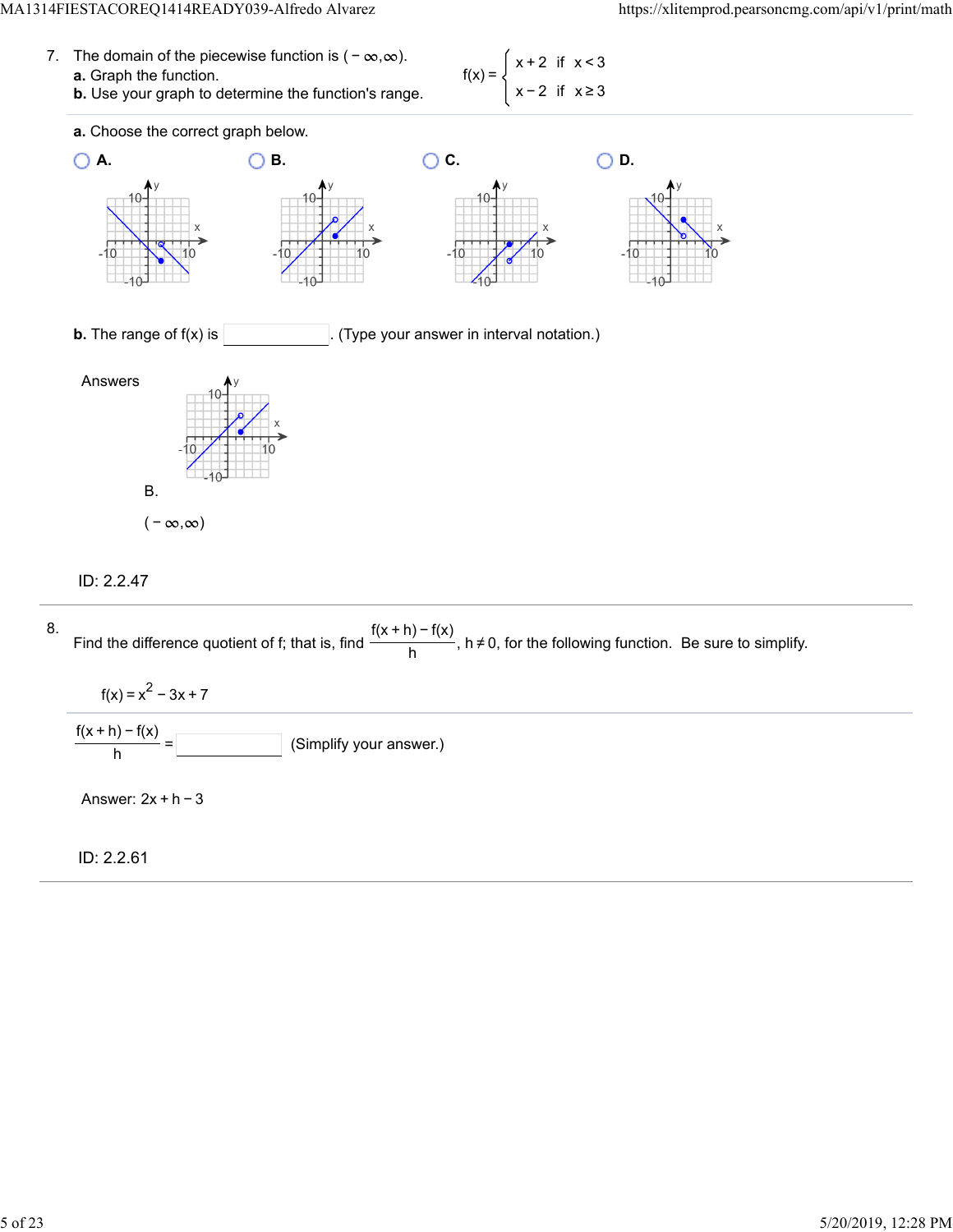Use the graph of  $y = f(x)$  to graph the function  $g(x) = f(x + 2) + 4$ .



Choose the correct graph of g below.





# ID: 2.5.21

10. Find the domain of the function.

 $f(x) = \sqrt{25 - 5x}$ 

What is the domain of f?

(Type your answer in interval notation.)

Answer:  $(-\infty, 5]$ 

ID: 2.6.23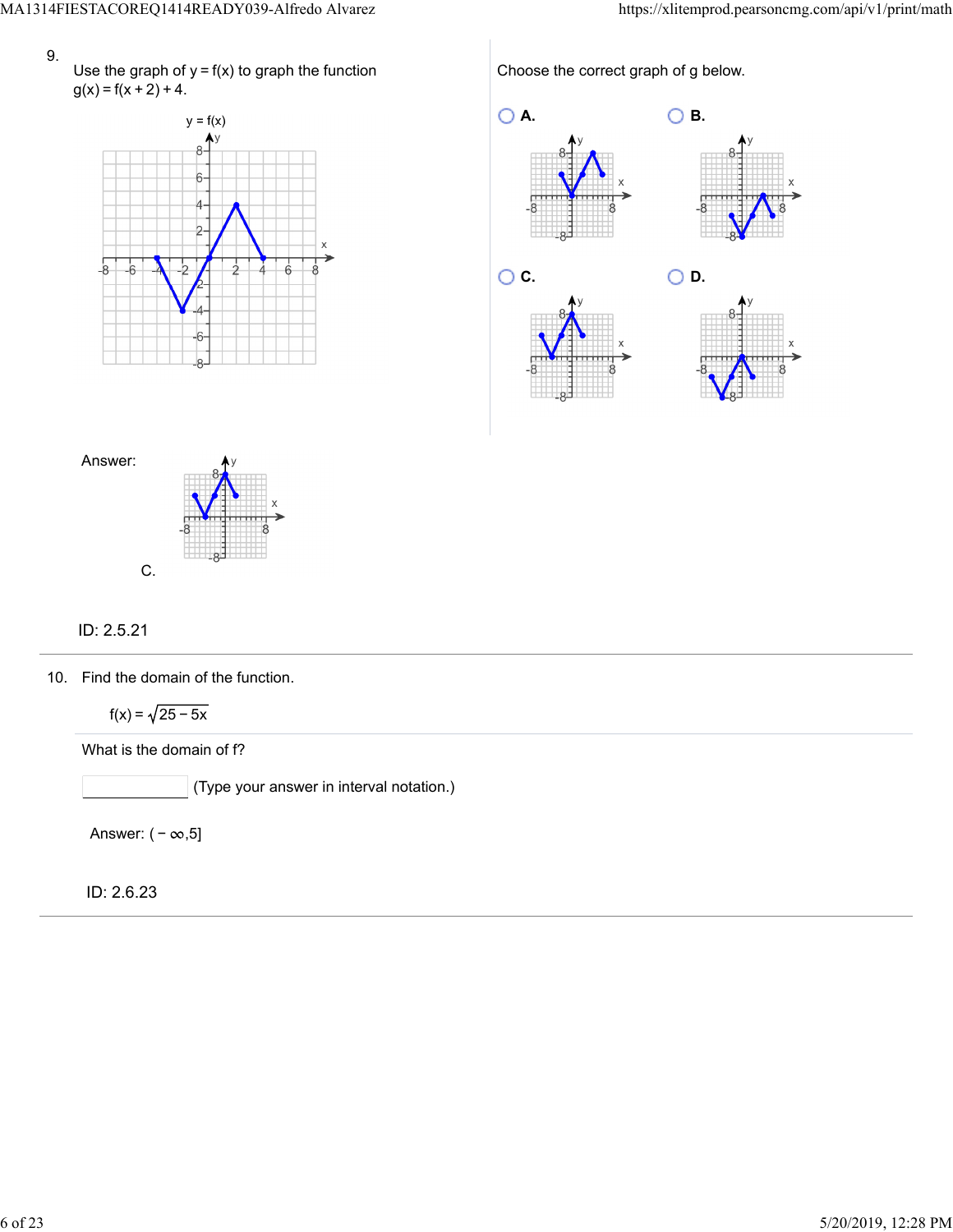11. First find 
$$
f + g
$$
,  $f - g$ , fg and  $\frac{f}{g}$ . Then determine the domain for each function.

$$
f(x) = 2x^2 + 16x + 14, g(x) = x + 7
$$

$$
(f+g)(x) = \boxed{\qquad \qquad} \text{(Simplify your answer.)}
$$

What is the domain of  $f+g$ ?

O [0,
$$
\infty
$$
)  
\nO  $\left(-\frac{21}{17}, \infty\right)$   
\nO  $(-\infty, \infty)$   
\nO  $\left(-\infty, -\frac{21}{17}\right) \cup \left(-\frac{21}{17}, \infty\right)$   
\n(f - g)(x) = \_\_\_\_\_\_ (Simplify your answer.)

What is the domain of f-g?

O 
$$
\left(-\frac{21}{17}, \infty\right)
$$
  
O  $\left(-\infty, \infty\right)$   
O  $\left(0, \infty\right)$   
O  $\left(-\infty, -\frac{7}{8}\right) \cup \left(-\frac{7}{8}, \infty\right)$   
(fg)(x) =

What is the domain of fg?

O 
$$
(-\infty, \infty)
$$
  
\nO  $(-\infty, -7) \cup (-7, \infty)$   
\nO  $\left(-\frac{7}{15}, \infty\right)$   
\nO  $\left(-\infty, -\frac{7}{15}\right) \cup \left(-\frac{7}{15}, \infty\right)$   
\n $\left(\frac{f}{g}\right)(x) =$  [Simplify your answer.)  
\nWhat is the domain of  $\frac{f}{g}$ ?  
\nO  $(-7, \infty)$   
\nO  $(-\infty, -7) \cup (-7, \infty)$   
\nO  $[0, \infty)$   
\nO  $(-\infty, \infty)$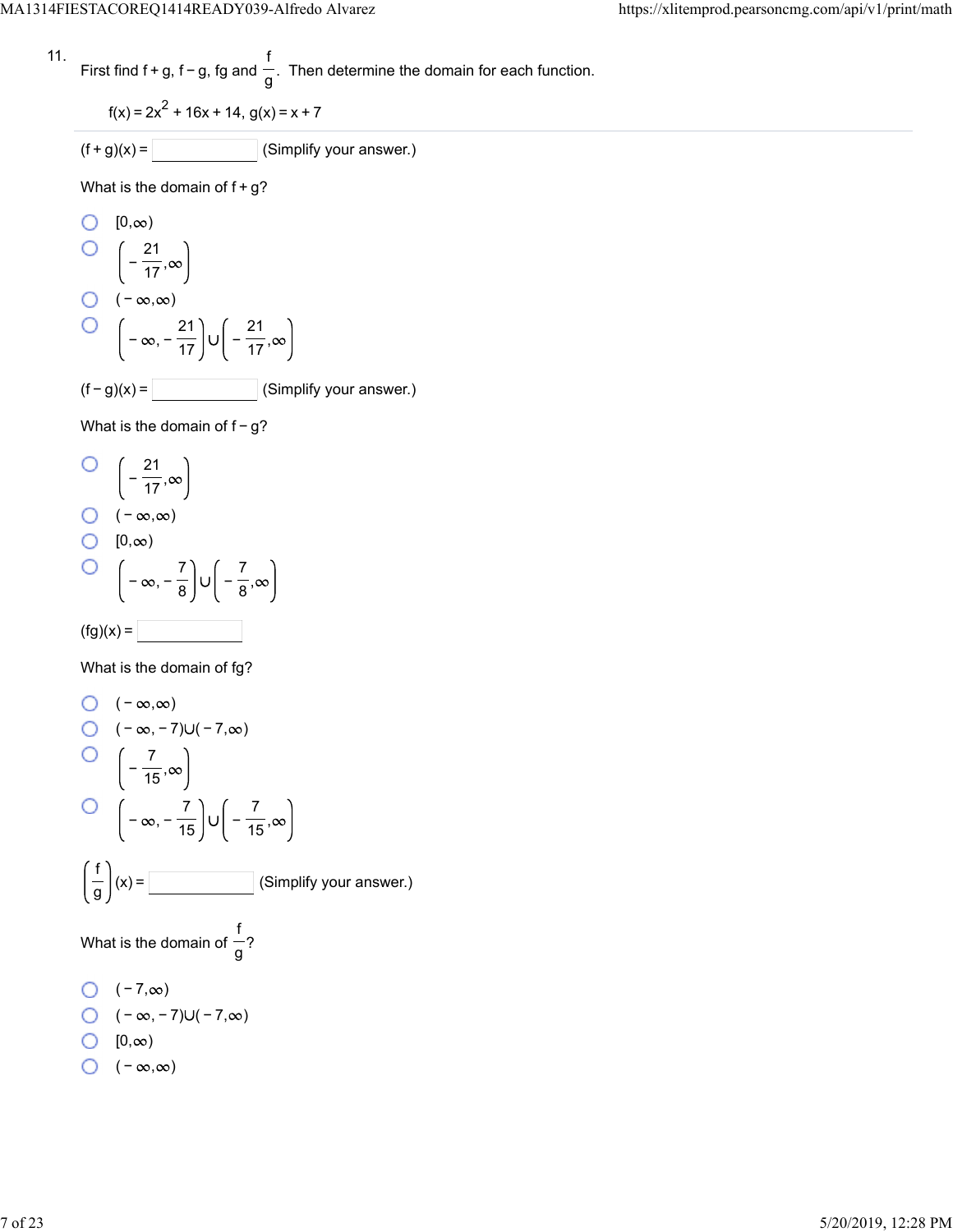Answers 
$$
2x^2 + 17x + 21
$$
  
\n $(-\infty, \infty)$   
\n $2x^2 + 15x + 7$   
\n $(-\infty, \infty)$   
\n $2x^3 + 30x^2 + 126x + 98$   
\n $(-\infty, \infty)$   
\n $2x + 2$   
\n $(-\infty, -7) \cup (-7, \infty)$ 



12. For  $f(x) = x + 4$  and  $g(x) = 3x + 2$ , find the following functions.

| <b>a.</b> (f $\circ$ g)(x); <b>b.</b> (g $\circ$ f)(x); <b>c.</b> (f $\circ$ g)(0); <b>d.</b> (g $\circ$ f)(0) |
|----------------------------------------------------------------------------------------------------------------|
| <b>a.</b> $(f \circ g)(x) =$<br>(Simplify your answer.)                                                        |
| <b>b.</b> $(g \circ f)(x) =$<br>(Simplify your answer.)                                                        |
| <b>c.</b> (f $\circ$ g)(0) =                                                                                   |
| <b>d.</b> $(g \circ f)(0) =$                                                                                   |
| Answers $3x + 6$                                                                                               |
| $3x + 14$                                                                                                      |
| 6                                                                                                              |
| 14                                                                                                             |
|                                                                                                                |
|                                                                                                                |

13. Find the distance between the pair of points.

|  | $(1,4)$ and $(10,16)$ |  |
|--|-----------------------|--|
|  |                       |  |

ID: 2.8.1

ID: 2.6.53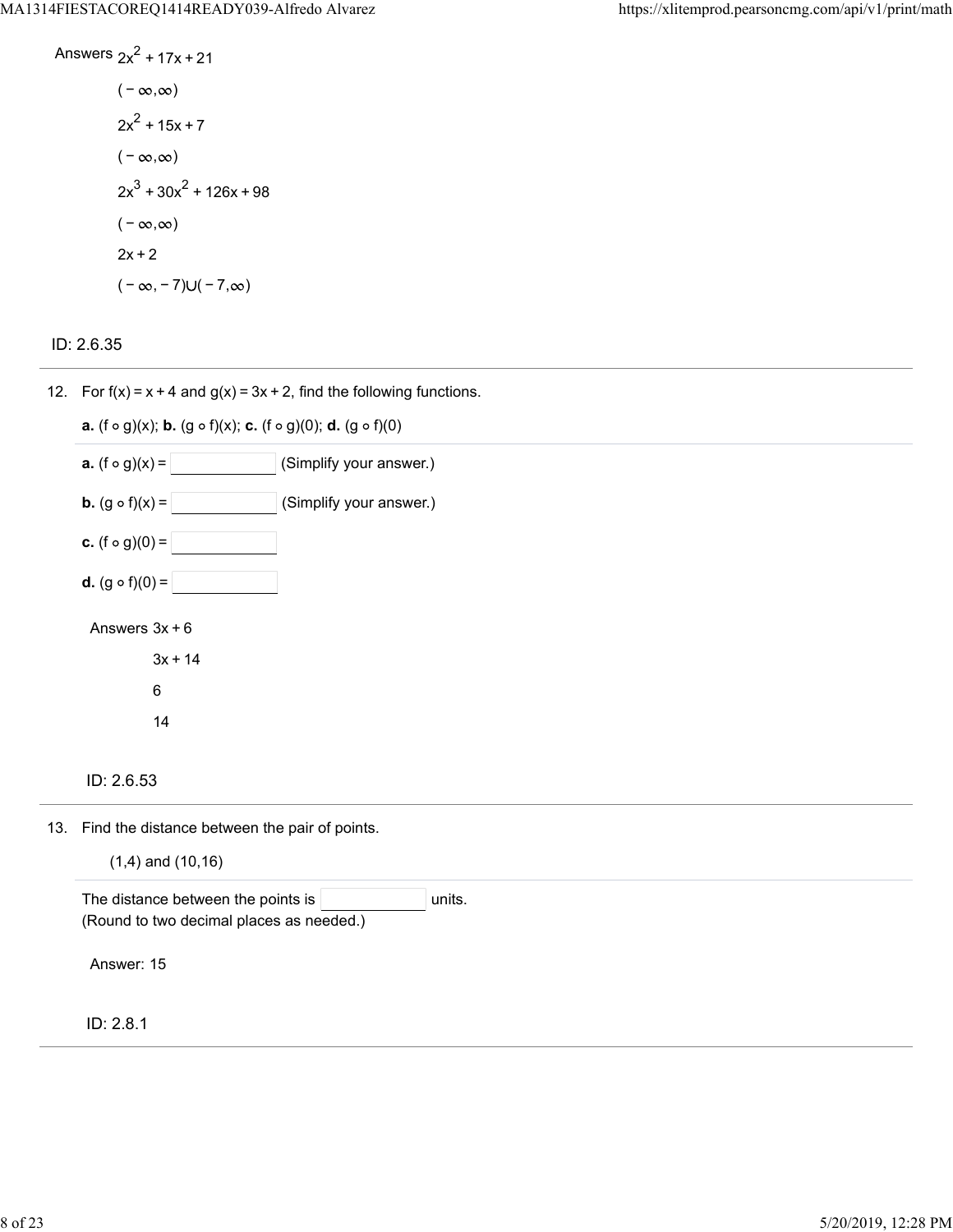IO-

14. Find the midpoint of the line segment with the given endpoints.

| $(4,8)$ and $(10,6)$                                                                                                                                       |                                                                             |         |
|------------------------------------------------------------------------------------------------------------------------------------------------------------|-----------------------------------------------------------------------------|---------|
| The midpoint of the segment is $ $<br>(Type an ordered pair.)                                                                                              |                                                                             |         |
| Answer: (7,7)                                                                                                                                              |                                                                             |         |
| ID: 2.8.19                                                                                                                                                 |                                                                             |         |
| Complete the square and write the equation of the circle in<br>standard form. Then determine the center and radius of the<br>circle to graph the equation. | $10 -$<br>$8-$                                                              |         |
| $x^{2} + y^{2} + 6x + 8y + 21 = 0$                                                                                                                         | $6-$                                                                        |         |
| The equation in standard form is<br>(Simplify your answer.)                                                                                                | 4-<br>$2 -$                                                                 |         |
| Use the graphing tool to graph the circle.                                                                                                                 | $-2$<br>$-8$<br>$-6$<br>$-10$<br>$\overline{A}$<br>8<br>$-2-$<br>4<br>$-6-$ | Χ<br>10 |
|                                                                                                                                                            |                                                                             |         |



Answers  $(x + 3)^{2} + (y + 4)^{2} = 4$ 

ID: 2.8.53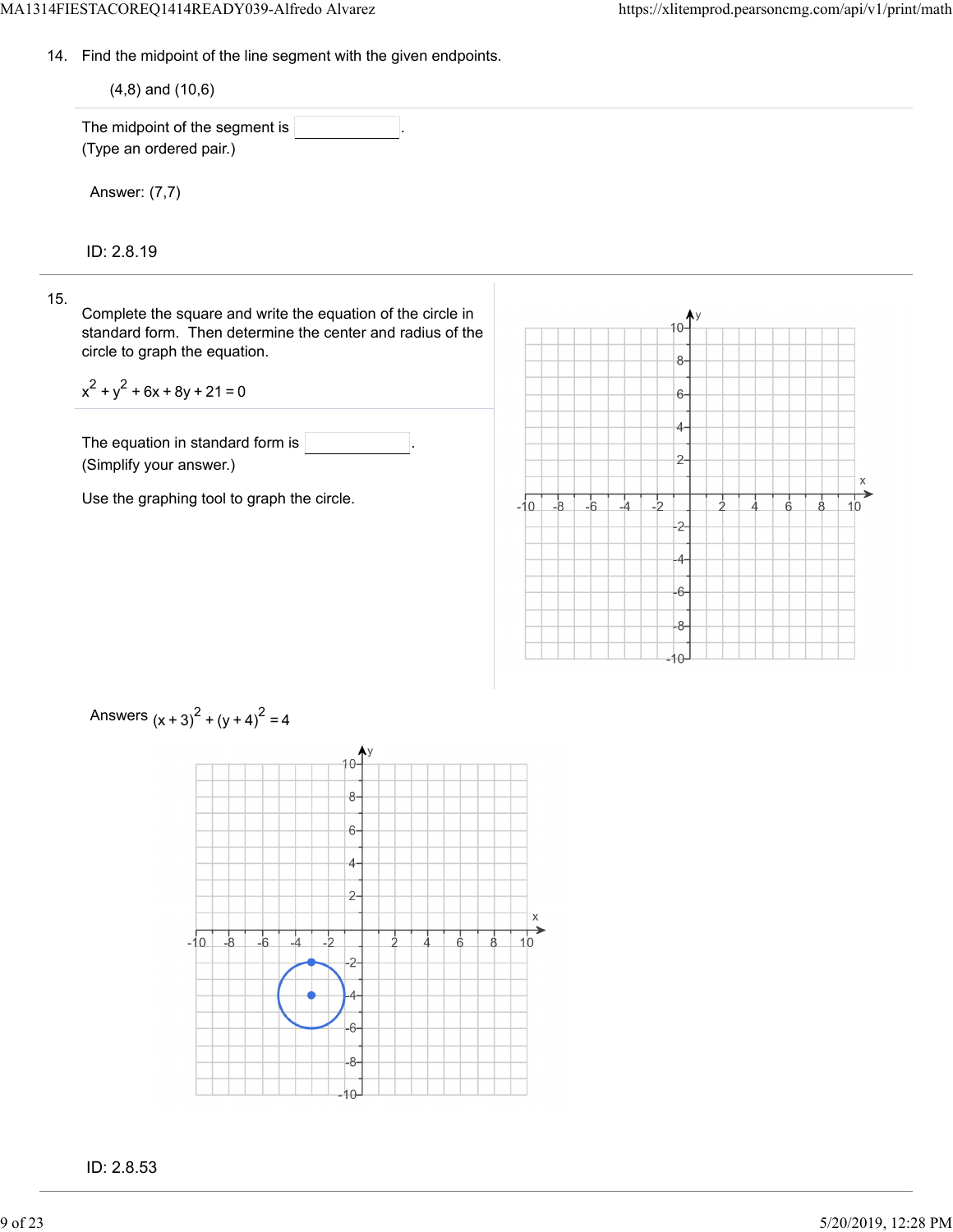Use the vertex and intercepts to sketch the graph of the quadratic function. Give the equation of the parabola's axis of symmetry. Use the graph to determine the function's domain and range.

 $f(x) = x^2 + 4x - 5$ 

Use the graphing tool to graph the equation. Use the vertex and one of the intercepts when drawing the graph.

The axis of symmetry is (Type an equation.) The domain of f is  $\sqrt{ }$ (Type your answer in interval notation.)

The range of f is  $\sqrt{ }$ (Type your answer in interval notation.)





 $x = -2$  $(-\infty, \infty)$  $[-9, \infty)$ 

ID: 3.1.27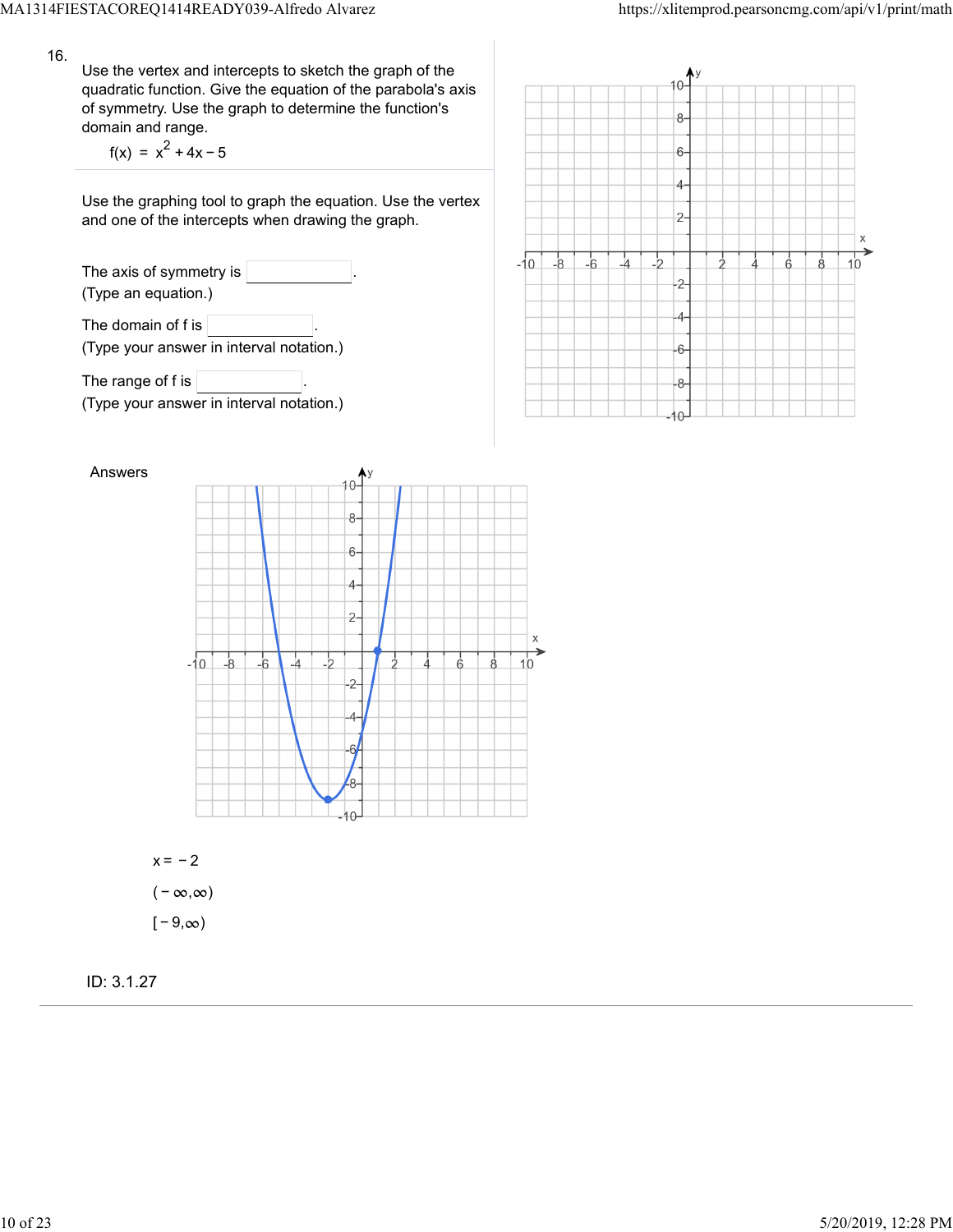17. Consider the function  $f(x) = -3x^2 + 30x - 1$ .

- **a.** Determine, without graphing, whether the function has a minimum value or a maximum value.
- **b.** Find the minimum or maximum value and determine where it occurs.
- **c.** Identify the function's domain and its range.

| a. The function has a (1)<br>value.                               |
|-------------------------------------------------------------------|
| <b>b.</b> The minimum/maximum value is<br>It occurs at $x =$      |
| c. The domain of f is<br>(Type your answer in interval notation.) |
| The range of f is<br>(Type your answer in interval notation.)     |
| maximum<br>(1)<br>minimum                                         |
| Answers (1) maximum                                               |
| 74                                                                |
| 5                                                                 |
| $(-\infty,\infty)$                                                |
| $(-\infty, 74]$                                                   |
| ID: 3.1.41                                                        |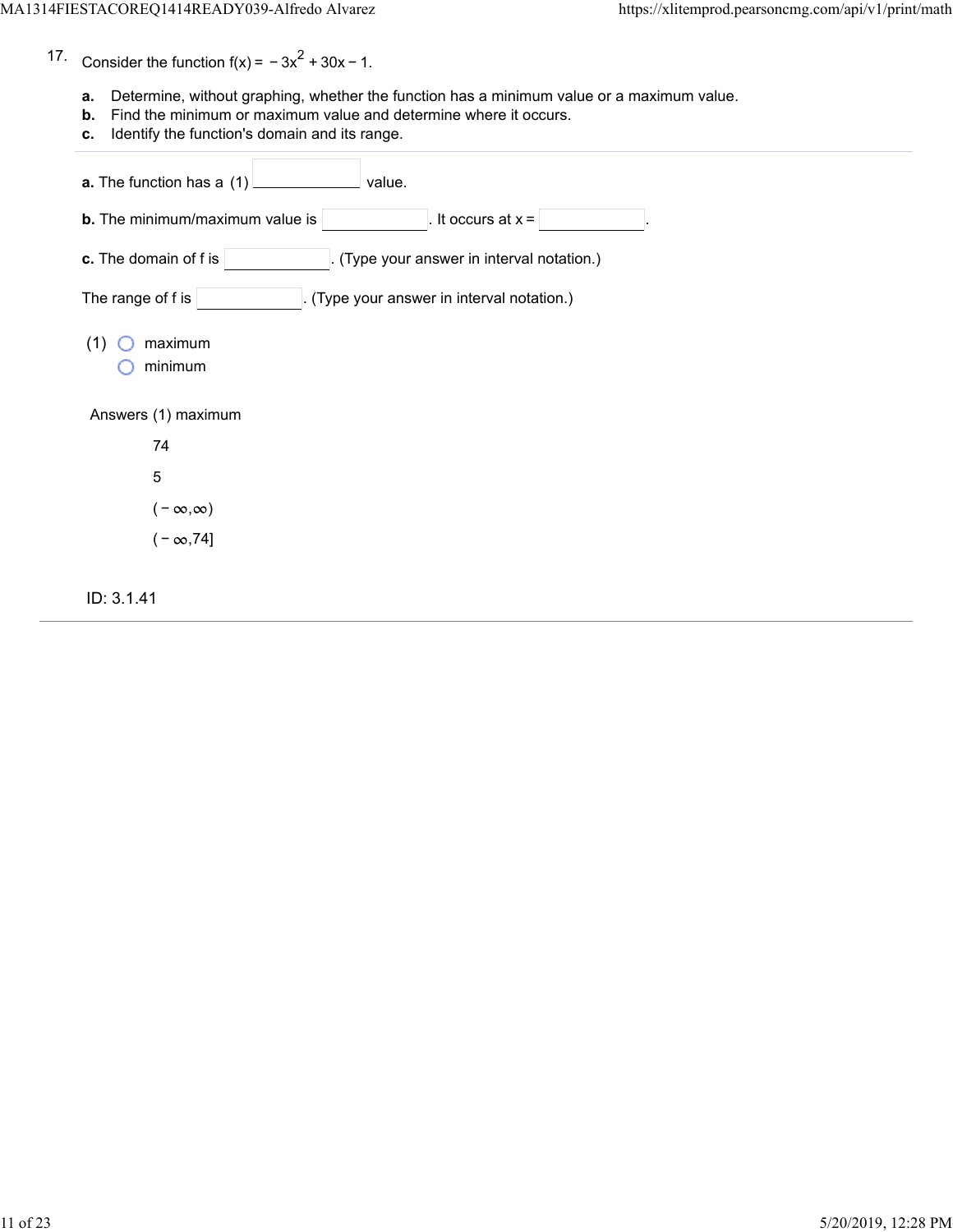18. The following function is given.

 $f(x) = 7x^3 - 5x^2 - 63x + 45$ 

**a.** List all rational zeros that are possible according to the Rational Zero Theorem. Choose the correct answer below.

**A.**  $\pm 1, \pm 7, \pm \frac{1}{2}, \pm \frac{7}{2}, \pm \frac{1}{6}, \pm \frac{7}{6}, \pm \frac{1}{7}, \pm \frac{7}{7}, \pm \frac{1}{45}, \pm \frac{7}{45}, \pm \frac{1}{46}, \pm \frac{1}{47}$  **B.**  $\pm 1, \pm 7, \pm \frac{1}{2}, \pm \frac{7}{2}, \pm \frac{1}{2}, \pm \frac{7}{2}, \pm \frac{1}{2}, \pm \frac{7}{2}, \pm \frac{1}{45}, \pm \frac{7}{45}, \pm \frac{1}{46}, \pm \frac{1}{46}$  **C.**  $\pm 1, \pm 3, \pm 6, \pm 5, \pm 15, \pm 45, \pm \frac{1}{7}, \pm \frac{1}{7}, \pm \frac{1}{7}, \pm \frac{1}{7}, \pm \frac{1}{7}, \pm \frac{1}{7}$  **D.**  $\pm$  1,  $\pm$  3,  $\pm$  9,  $\pm$  5,  $\pm$  15,  $\pm$  45,  $\pm$  <del> $\frac{1}{7}$ ,  $\pm$   $\frac{3}{7}$ ,  $\pm$   $\frac{9}{7}$ ,  $\pm$   $\frac{5}{7}$ ,  $\pm$   $\frac{1}{7}$ ,  $\pm$ </del> 

**b.** Use synthetic division to test several possible rational zeros in order to identify one actual zero.

One rational zero of the given function is . (Simplify your answer.)

**c.** Use the zero from part **(b)** to find all the zeros of the polynomial function.

The zeros of the function  $f(x) = 7x^3 - 5x^2 - 63x + 45$  are  $\lceil$ (Simplify your answer. Type an integer or a fraction. Use a comma to separate answers as needed.)

Answers D.  $\pm$  1,  $\pm$  3,  $\pm$  9,  $\pm$  5,  $\pm$  15,  $\pm$  45,  $\pm$   $\frac{1}{2}$ ,  $\pm$   $\frac{1}{2}$ ,  $\pm$   $\frac{1}{2}$ ,  $\pm$   $\frac{1}{2}$ ,  $\pm$  ,3, − 3 

ID: 3.4.11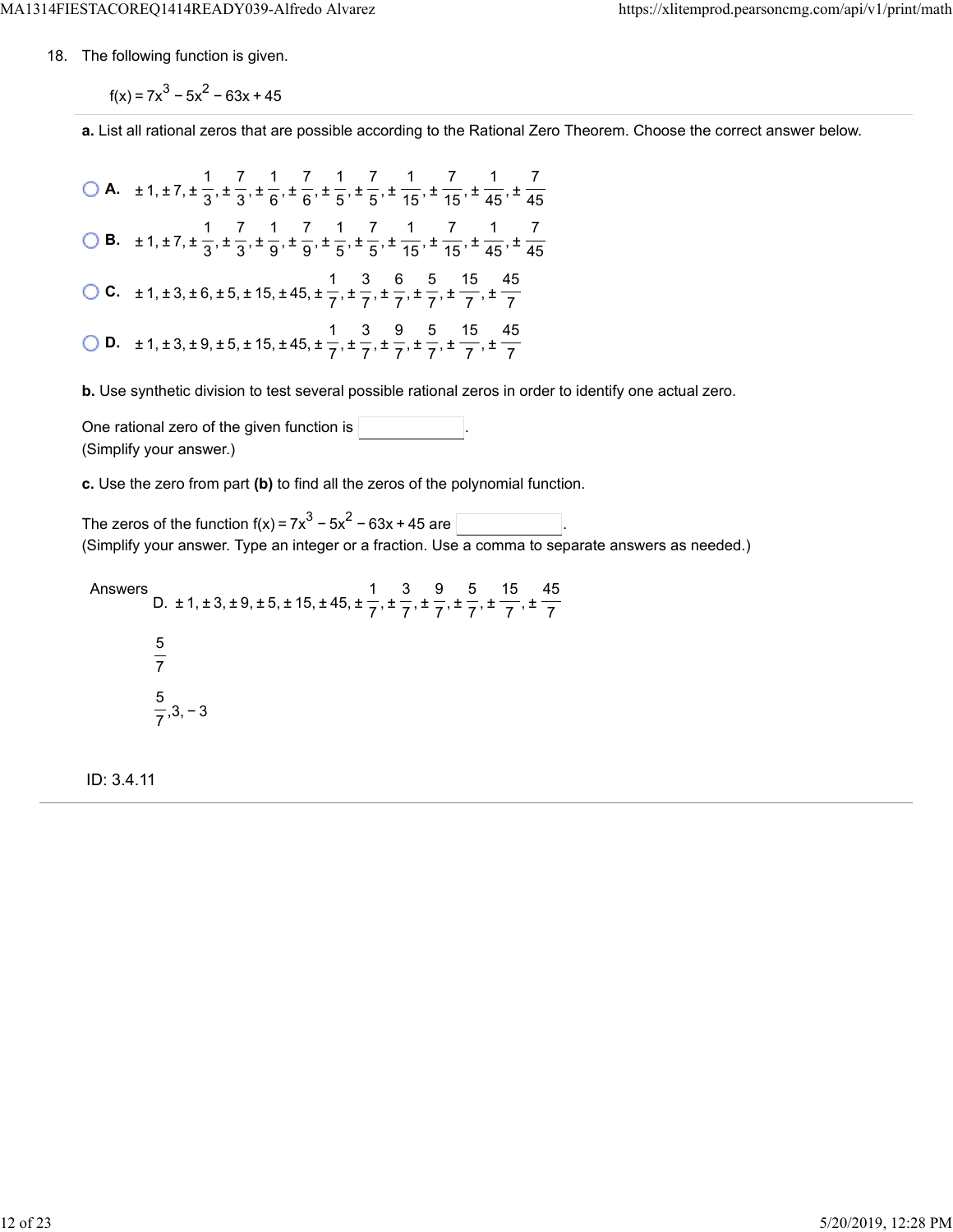19. The following equation is given.

 $x^3 - 2x^2 - 25x + 50 = 0$ 

**a.** List all rational roots that are possible according to the Rational Zero Theorem.

(Use a comma to separate answers as needed.)

**b.** Use synthetic division to test several possible rational roots in order to identify one actual root.

One rational root of the given equation is (Simplify your answer.)

**c.** Use the root from part (**b.**) and solve the equation.

The solution set of  $x^3 - 2x^2 - 25x + 50 = 0$  is  $\sqrt{2}$ (Simplify your answer. Type an exact answer, using radicals as needed. Use integers or fractions for any numbers in the expression. Use a comma to separate answers as needed.)

Answers 1, − 1,5, − 5,50, − 50,2, − 2,10, − 10,25, − 25 2  $2,5,-5$ 

ID: 3.4.17

20. Find the vertical asymptotes, if any, and the values of x corresponding to holes, if any, of the graph of the rational function.

$$
h(x) = \frac{x+3}{x(x+6)}
$$

Select the correct choice below and, if necessary, fill in the answer box to complete your choice. (Type an equation. Use a comma to separate answers as needed.)

**A.** There are no vertical asymptotes but there is(are) hole(s) corresponding to .

**B.** The vertical asymptote(s) is(are) and hole(s) corresponding to

**C.** The vertical asymptote(s) is(are) . There are no holes.

**D.** There are no discontinuities.

.

Answer: C. The vertical asymptote(s) is(are)  $\overline{x} = -6, x = 0$ . There are no holes.

ID: 3.5.23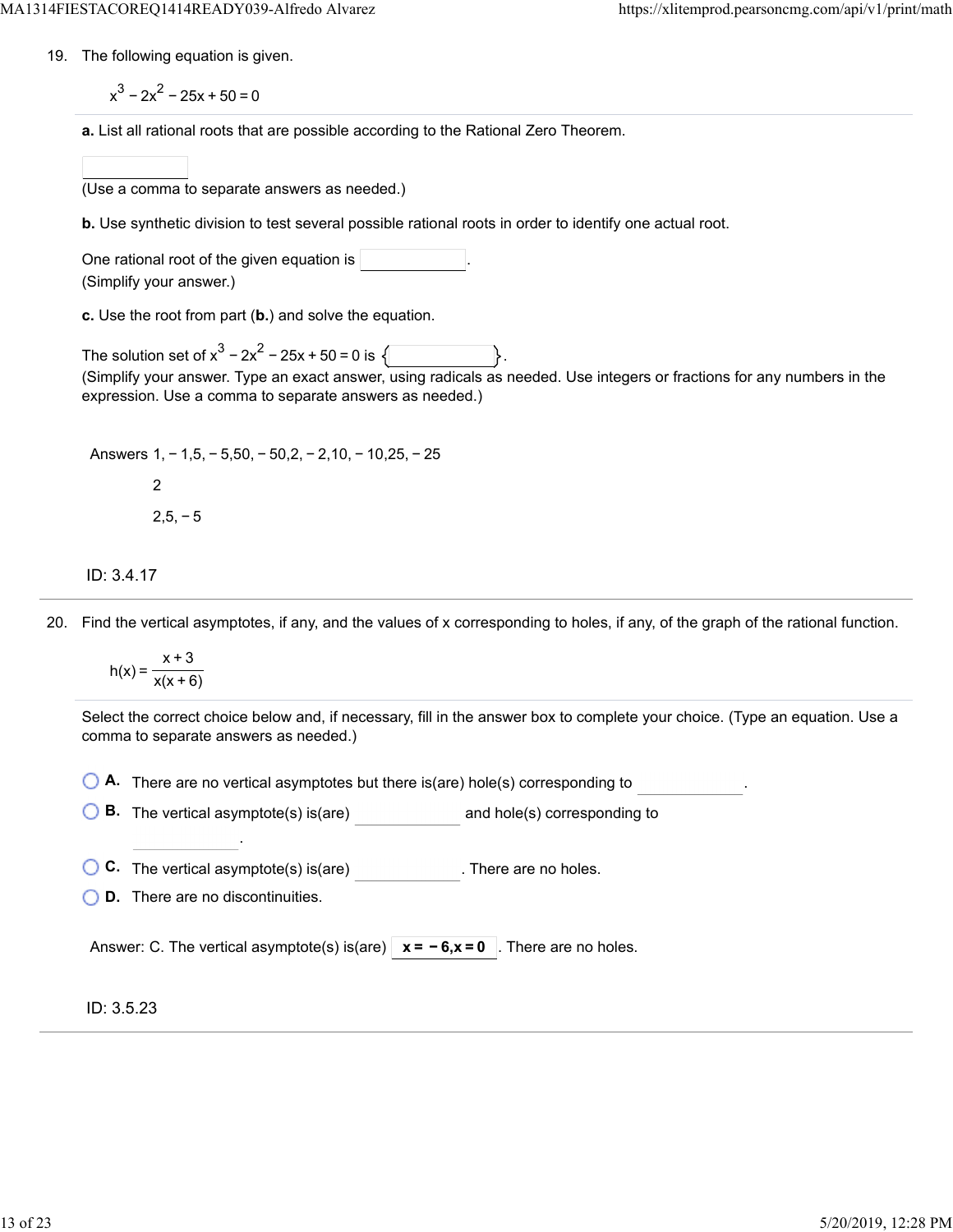21. Find the horizontal asymptote, if any, of the graph of the rational function.

$$
f(x) = \frac{12x}{4x^2 + 3}
$$

Select the correct choice below and, if necessary, fill in the answer box to complete your choice.

**A.** The horizontal asymptote is . (Type an equation.)

**B.** There is no horizontal asymptote.

Answer: A. The horizontal asymptote is  $\begin{bmatrix} y=0 \\ \end{bmatrix}$ . (Type an equation.)

ID: 3.5.37

22. Find the horizontal asymptote, if any, of the graph of the rational function.

$$
g(x) = \frac{20x^2}{5x^2 + 6}
$$

Select the correct choice below and, if necessary, fill in the answer box to complete your choice.

**A.** The horizontal asymptote is . (Type an equation.)

**B.** There is no horizontal asymptote.

Answer: A. The horizontal asymptote is  $\vert$   $\vert$   $\vert$  **y** = 4  $\vert$  . (Type an equation.)

ID: 3.5.39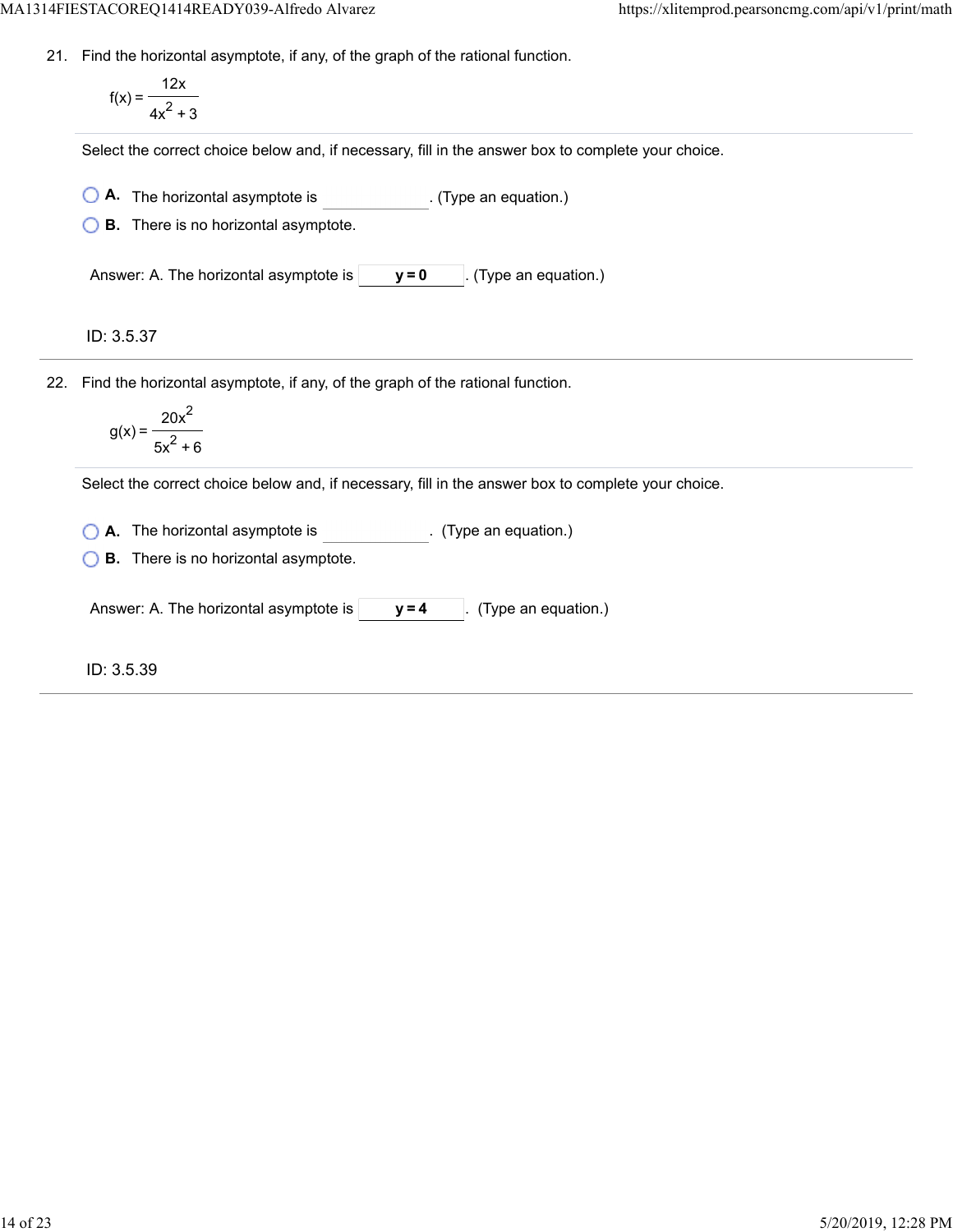MA1314FIESTACOREQ1414READY039-Alfredo Alvarez https://xlitemprod.pearsoncmg.com/api/v1/print/math

23. **a.** Find the slant asymptote of the graph of the rational function and **b.** Use the slant asymptote to graph the rational function.

$$
f(x) = \frac{x^2 - x - 12}{x - 7}
$$

**a.** Find the slant asymptote of the graph of f. Select the correct choice below and fill in any answer boxes within your choice.

 $\bigcirc$  **A.**  $y =$ 

**B.** There is no slant asymptote.

**b.** Use the slant asymptote to graph the rational function.

First determine the symmetry of the graph of f.

- $\bigcirc$  **A.** The graph has y-axis symmetry:  $f(-x) = f(x)$ .
- **B.** The graph has origin symmetry:  $f(-x) = -f(x)$ .
- **C.** The graph has both y-axis and origin symmetry.
- **D.** The graph has neither y-axis nor origin symmetry.

Find the y-intercept(s). Select the correct choice below and fill in any answer boxes within your choice.

**A.** The y-intercept is .

(Type an integer or a simplified fraction. Use a comma to separate answers as needed.)

**B.** There is no y-intercept.

Find the x-intercept(s). Select the correct choice below and fill in any answer boxes within your choice.

**A.** The x-intercept is .

(Type an integer or a simplified fraction. Use a comma to separate answers as needed.)

**B.** There is no x-intercept.

Find the vertical asymptote(s). Select the correct choice below and fill in any answer boxes within your choice.

 $\bigcirc$  **A.**  $x =$ 

(Type an integer or a simplified fraction. Use a comma to separate answers as needed.)

**B.** There is no vertical asymptote.

Find the horizontal asymptote(s). Select the correct choice below and fill in any answer boxes within your choice.

 $\bigcirc$  **A.**  $v =$ 

(Type an integer or a simplified fraction. Use a comma to separate answers as needed.)

**B.** There is no horizontal asymptote.

Plot points between and beyond each x-intercept and vertical asymptote, then use the information above to graph the rational function. Choose the correct graph below.

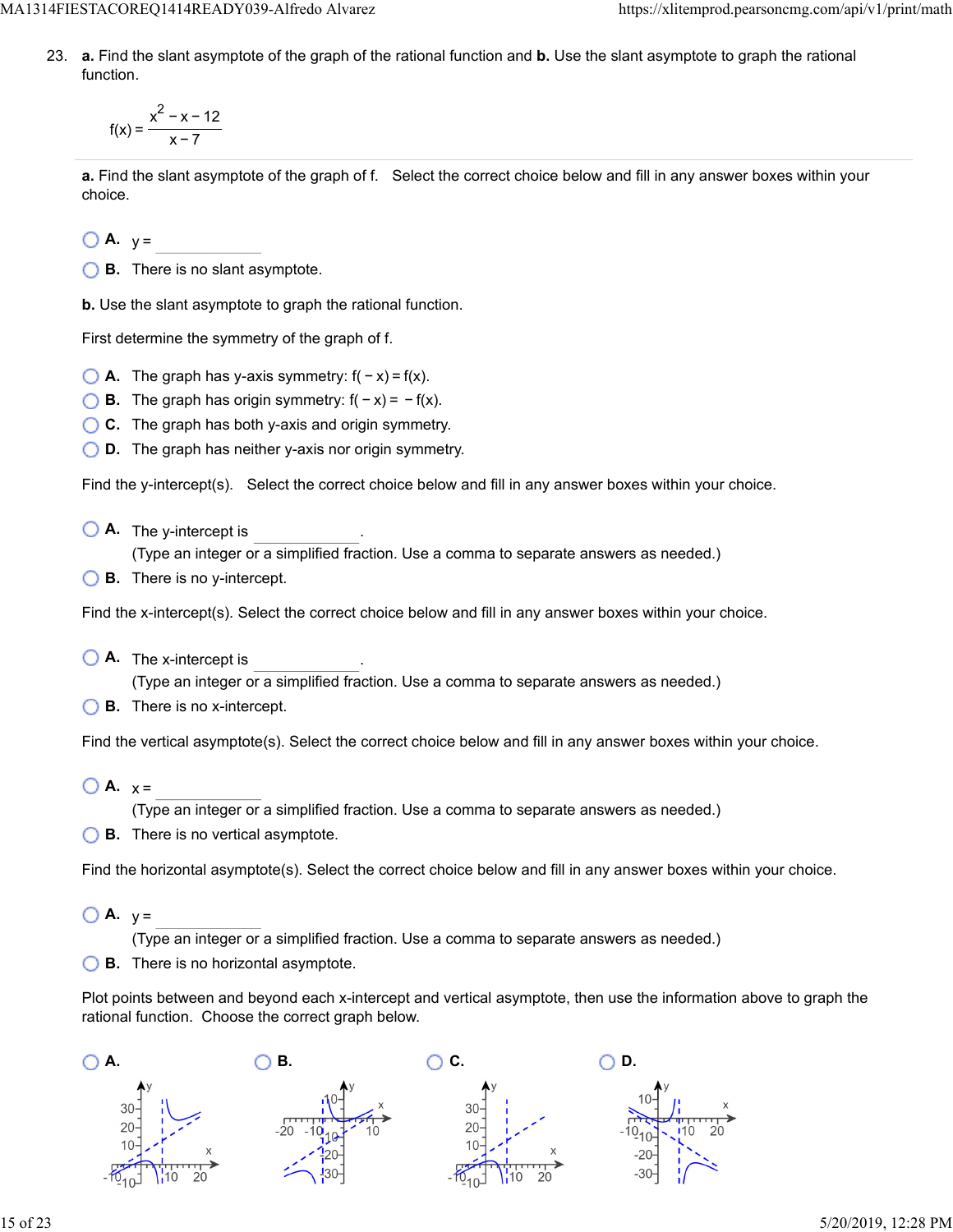Answers A.  $y = \sqrt{x+6}$ 

D. The graph has neither y-axis nor origin symmetry.

A. The y-intercept is **12 7**

(Type an integer or a simplified fraction. Use a comma to separate answers as needed.)

A. The x-intercept is  $\vert$  **−3,4** 

(Type an integer or a simplified fraction. Use a comma to separate answers as needed.)

A.  $x =$  **7** (Type an integer or a simplified fraction. Use a comma to separate answers as needed.)

B. There is no horizontal asymptote.



ID: 3.5.85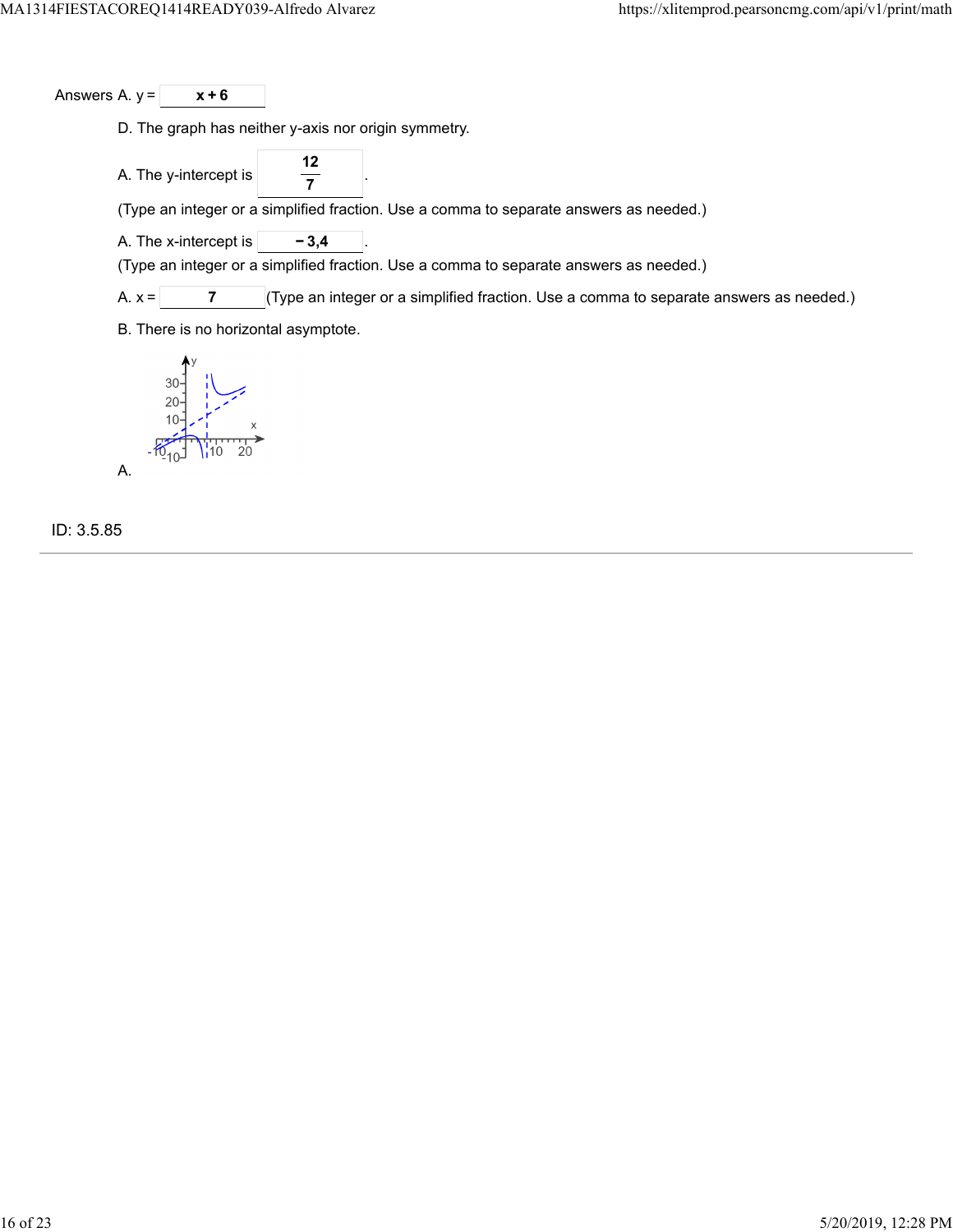24. Graph the given function by making a table of coordinates.

 $f(x) = 2^x$ 

Complete the table of coordinates.

|                                                      | $\overline{\phantom{0}}$ | - |  |  |  |
|------------------------------------------------------|--------------------------|---|--|--|--|
|                                                      |                          |   |  |  |  |
| (Type integers or fractions. Simplify your answers.) |                          |   |  |  |  |

Choose the correct graph below.







25. Find the domain of the logarithmic function.

f(x) = **log**  $(4 - x)$ 

The domain of  $f(x) = \log (4 - x)$  is (Type your answer in interval notation.)

Answer:  $(-\infty, 4)$ 

ID: 4.2.77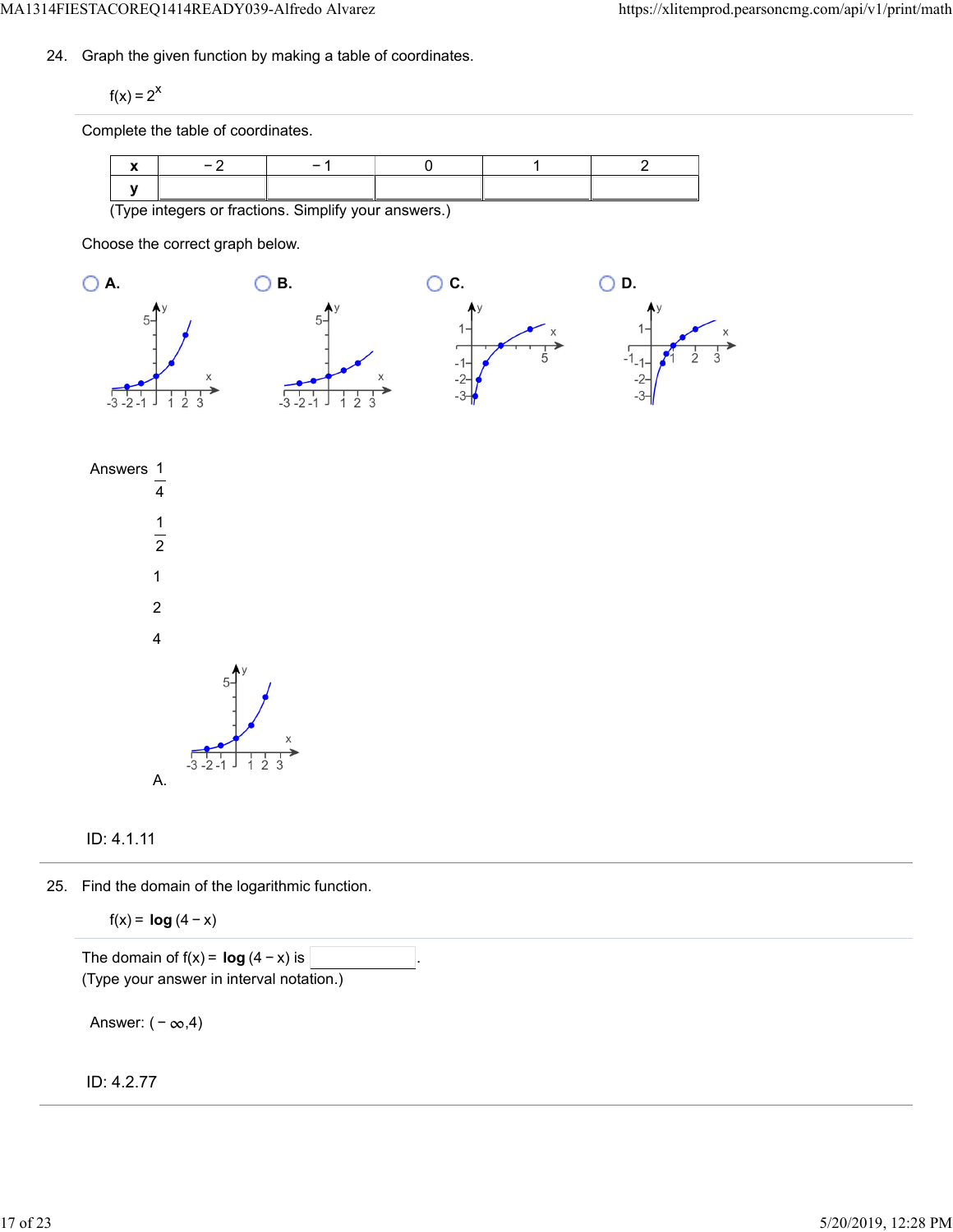26. Use properties of logarithms to expand the logarithmic expression as much as possible. Evaluate logarithmic expressions without using a calculator if possible.



Answer: 3 **log** <sub>b</sub> x + **log** <sub>b</sub> y − 6 **log** <sub>b</sub> z

ID: 4.3.27

27. Solve the following exponential equation by expressing each side as a power of the same base and then equating exponents.

 $4^{x+3}$  = 16<sup>x-6</sup>

The solution set is  $\{\vert \$ .

Answer: 15

ID: 4.4.19

28. Solve the following exponential equation by taking the natural logarithm on both sides. Express the solution in terms of natural logarithms. Then, use a calculator to obtain a decimal approximation for the solution.

 $8e^{7x} = 1656$ 

What is the solution in terms of natural logarithms?

The solution set is  $\{$ 

(Use a comma to separate answers as needed. Simplify your answer. Use integers or fractions for any numbers in the expression.)

What is the decimal approximation for the solution?

The solution set is  $\{$ (Use a comma to separate answers as needed. Round to two decimal places as needed.)

Answers **ln** 207 7 0.76

ID: 4.4.31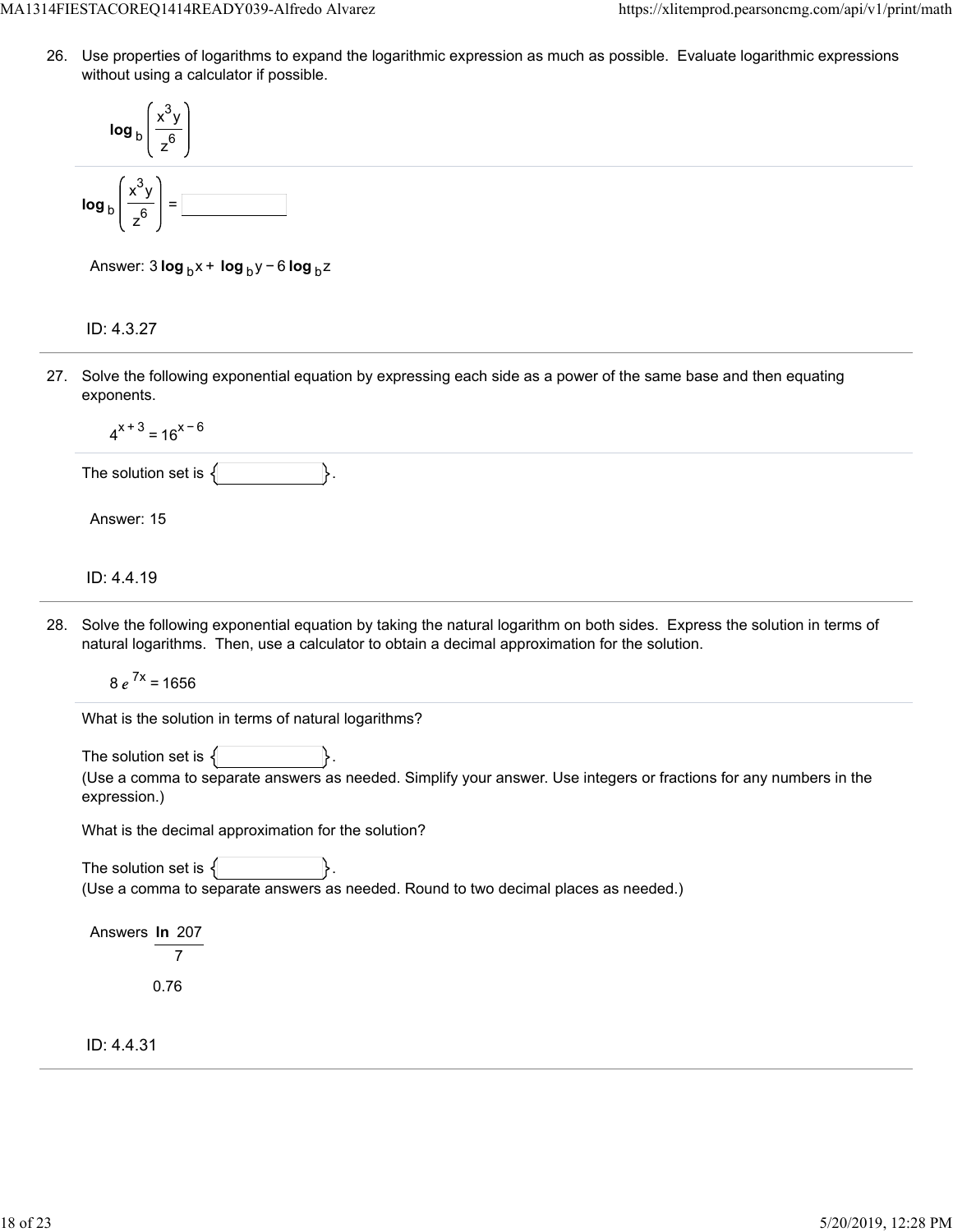29. Solve the following logarithmic equation. Be sure to reject any value of x that is not in the domain of the original logarithmic expression. Give the exact answer.

| CAPICSSION. ONC THE CARGE RITSWEI.                                                                                                                                 |
|--------------------------------------------------------------------------------------------------------------------------------------------------------------------|
| $\log_2(x + 13) = 4$                                                                                                                                               |
| Select the correct choice below and, if necessary, fill in the answer box to complete your choice.                                                                 |
| <b>A.</b> The solution set is $\{$ $\}$ . (Type an integer or a simplified fraction.)<br><b>B.</b> There is no solution.                                           |
| $\}$ . (Type an integer or a simplified fraction.)<br>Answer: A. The solution set is $\{$<br>$\mathbf{3}$                                                          |
| ID: 4.4.55                                                                                                                                                         |
| Solve the logarithmic equation. Be sure to reject any value of x that is not in the domain of the original logarithmic<br>expressions. Give an exact answer.       |
| $log_{11}x + log_{11}(10x - 1) = 1$                                                                                                                                |
| Select the correct choice below and, if necessary, fill in the answer box to complete your choice.                                                                 |
| <b>A.</b> The solution set is $\{$ $\}$ . (Type an exact answer in simplified form.)<br><b>B.</b> There is no solution.                                            |
| 11<br>. (Type an exact answer in simplified form.)<br>Answer: A. The solution set is<br>$\frac{1}{10}$                                                             |
| ID: 4.4.67                                                                                                                                                         |
| Solve the logarithmic equation. Be sure to reject any value of x that is not in the domain of the original logarithmic<br>expressions. Give the exact answer.      |
| $\log_4(x+9)$ - $\log_4(x-6)$ = 2                                                                                                                                  |
| Select the correct choice below and, if necessary, fill in the answer box to complete your choice.                                                                 |
| $\overline{\bigcirc}$ <b>A</b> . The solution set is $\{$<br>(Simplify your answer. Use a comma to separate answers as needed.)<br><b>B.</b> There is no solution. |
| Answer: A. The solution set is $\{$<br>$\overline{7}$<br>(Simplify your answer. Use a comma to separate answers as needed.)                                        |
| ID: 4.4.71                                                                                                                                                         |

30.

31.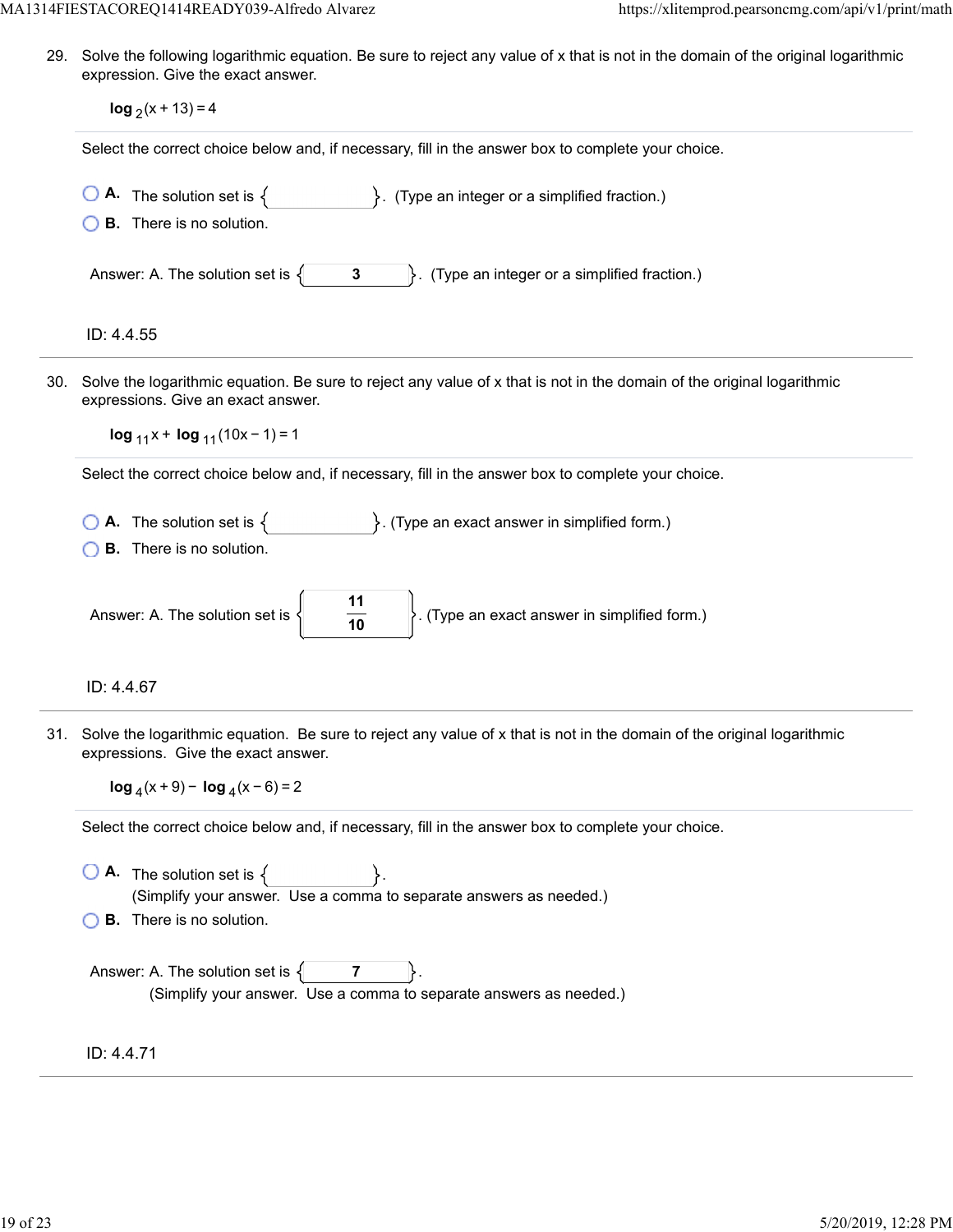32. Solve the logarithmic equation. Be sure to reject any value of x that is not in the domain of the original logarithmic expressions. Give the exact answer.

**log**  $(x + 8) = \log x + \log 8$ 

Select the correct choice below and, if necessary, fill in the answer box to complete your choice.

|     | <b>A.</b> The solution set is $\{$<br>(Simplify your answer. Use a comma to separate answers as needed.)                                                                                       |
|-----|------------------------------------------------------------------------------------------------------------------------------------------------------------------------------------------------|
|     | <b>B.</b> There is no solution.                                                                                                                                                                |
|     | Answer: A. The solution set is<br>(Simplify your answer. Use a comma to separate answers as needed.)                                                                                           |
|     | ID: 4.4.77                                                                                                                                                                                     |
| 33. | Solve the logarithmic equation. Be sure to reject any value of x that is not in the domain of the original logarithmic<br>expressions. Give the exact answer.<br>$log x + log(x - 2) = log 48$ |
|     | Select the correct choice below and, if necessary, fill in the answer box to complete your choice.                                                                                             |
|     | <b>A.</b> The solution set is $\{ \}$ .<br>(Simplify your answer. Use a comma to separate answers as needed.)                                                                                  |
|     | <b>B.</b> There is no solution.                                                                                                                                                                |
|     | Answer: A. The solution set is $\{$<br>8<br>(Simplify your answer. Use a comma to separate answers as needed.)                                                                                 |
|     | ID: 4.4.87                                                                                                                                                                                     |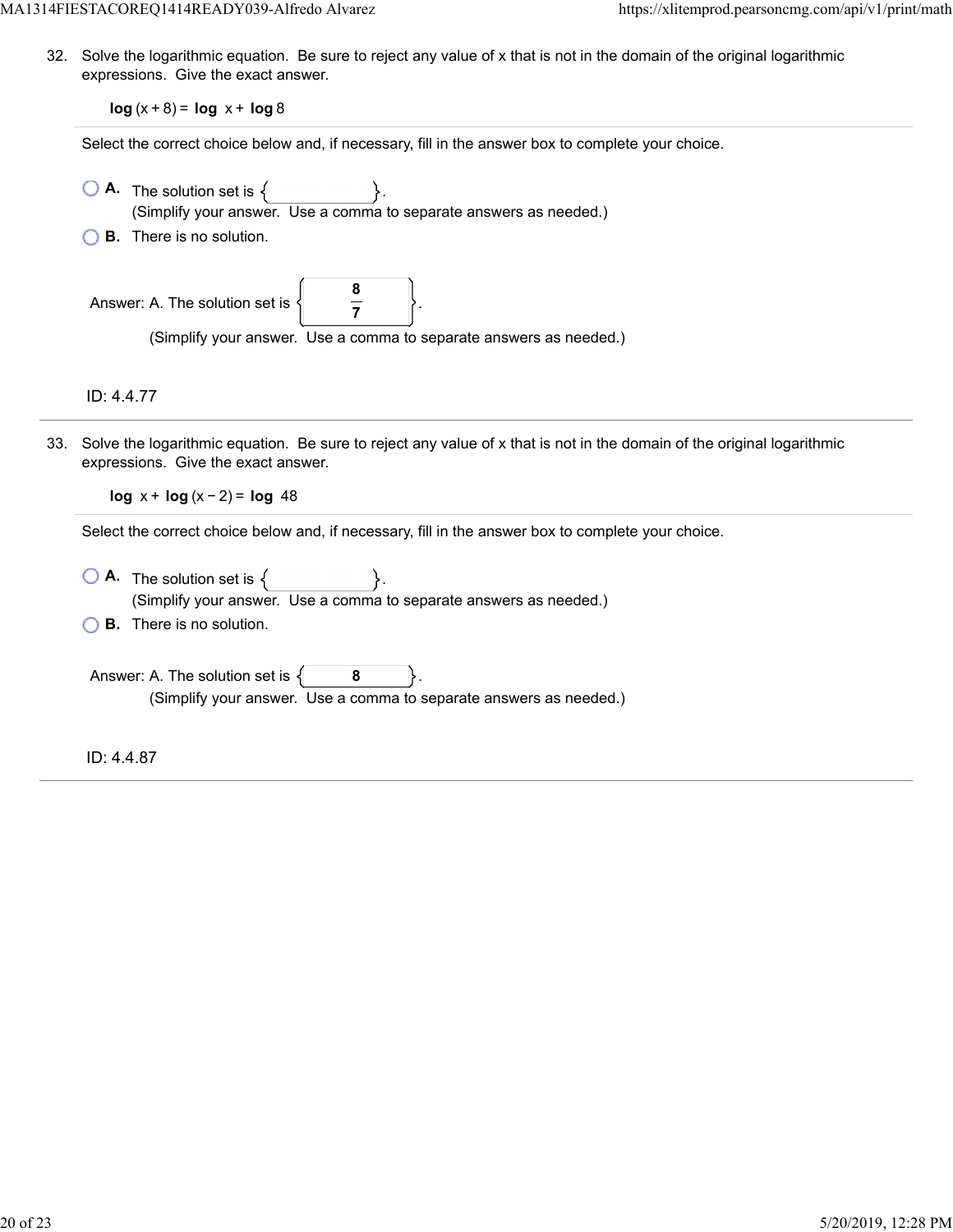34. Complete the table for a savings account subject to 2 compoundings yearly.

$$
\left[A = P\left(1 + \frac{r}{n}\right)^{nt}\right]
$$

| Amounted<br><b>Invested</b> | <b>Number of</b><br><b>Compounding Periods</b> | <b>Annual Interest</b><br><b>IRate</b> | <b>Accumulated</b><br><b>Amount</b> | Time t<br>Years<br>lin |
|-----------------------------|------------------------------------------------|----------------------------------------|-------------------------------------|------------------------|
| \$10,000                    | -                                              | 5.75%                                  | \$18,000                            |                        |

Let A represent the accumulated amount, P the amount invested, n the number of compounding periods, r the annual interest rate, and t the time. Find the time, t.



(Do not round until the final answer. Then round to one decimal place as needed.)

Answer: 10.4

ID: 4.4.107

35. Complete the table for a savings account subject to continuous compounding.

 $(A = Pe^{rt})$ 

| <b>Amount Invested</b> | <b>Annual Interest Rate</b> | <b>Accumulated Amount</b> | Time t in years |
|------------------------|-----------------------------|---------------------------|-----------------|
| \$8000                 | 3%                          | \$16,000                  |                 |

Let A represent the accumulated amount, P the amount invested, r the annual interest rate, and t the time. Find the time, t.

 $t \approx$  | years

(Round to one decimal place as needed.)

Answer: 23.1

ID: 4.4.111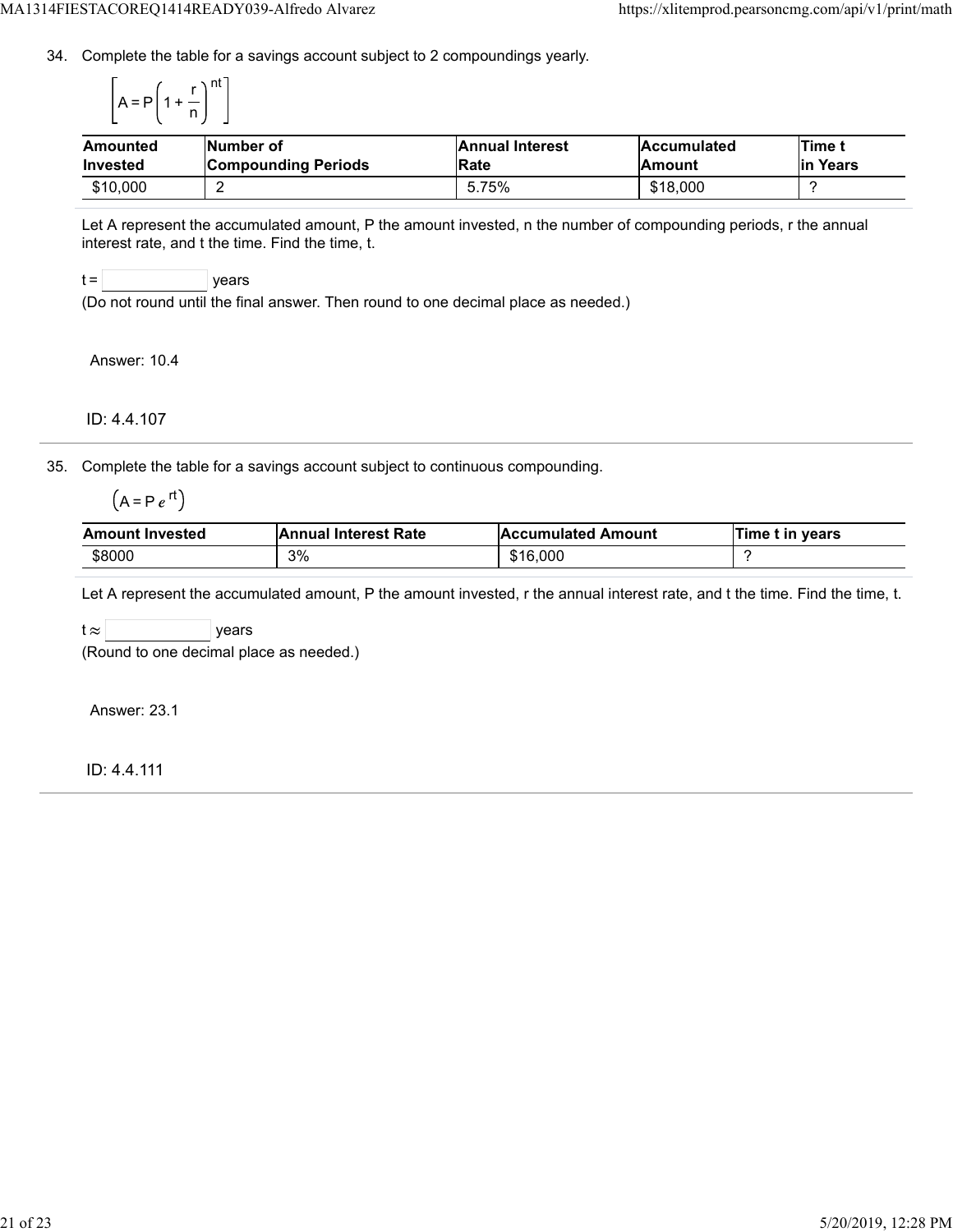36. Solve the given system of equations.

 $x + y + 8z = 6$  $x + y + 6z = 4$  $x - 2y + 3z = -2$ 

Select the correct choice below and fill in any answer boxes within your choice.

| $\bigcirc$ <b>A.</b> There is one solution. The solution set is |                                   |  |  |  |  |  |
|-----------------------------------------------------------------|-----------------------------------|--|--|--|--|--|
|                                                                 | $\{\}$ . (Simplify your answers.) |  |  |  |  |  |
| <b>CD</b> There are infinitely many solutions                   |                                   |  |  |  |  |  |

**B.** There are infinitely many solutions.

**C.** There is no solution.

### Answer: A.

| -------                                                                  |  |  |          |
|--------------------------------------------------------------------------|--|--|----------|
| There is one solution.<br>. The solution set is $\overline{\phantom{a}}$ |  |  | <br>our/ |
|                                                                          |  |  |          |

### ID: 5.2.5

37. Write the first four terms of the sequence whose general term is given.

| 2n<br>$a_n =$<br>$n + 6$                                                       |                         |
|--------------------------------------------------------------------------------|-------------------------|
| $a_1 =$                                                                        | (Simplify your answer.) |
| $a_2 =$                                                                        | (Simplify your answer.) |
| $a_3 =$                                                                        | (Simplify your answer.) |
| $a_4 =$                                                                        | (Simplify your answer.) |
| Answers 2<br>$\overline{7}$<br>$\frac{1}{2}$<br>$\frac{2}{3}$<br>$\frac{4}{5}$ |                         |
| ID: 8.1.9                                                                      |                         |